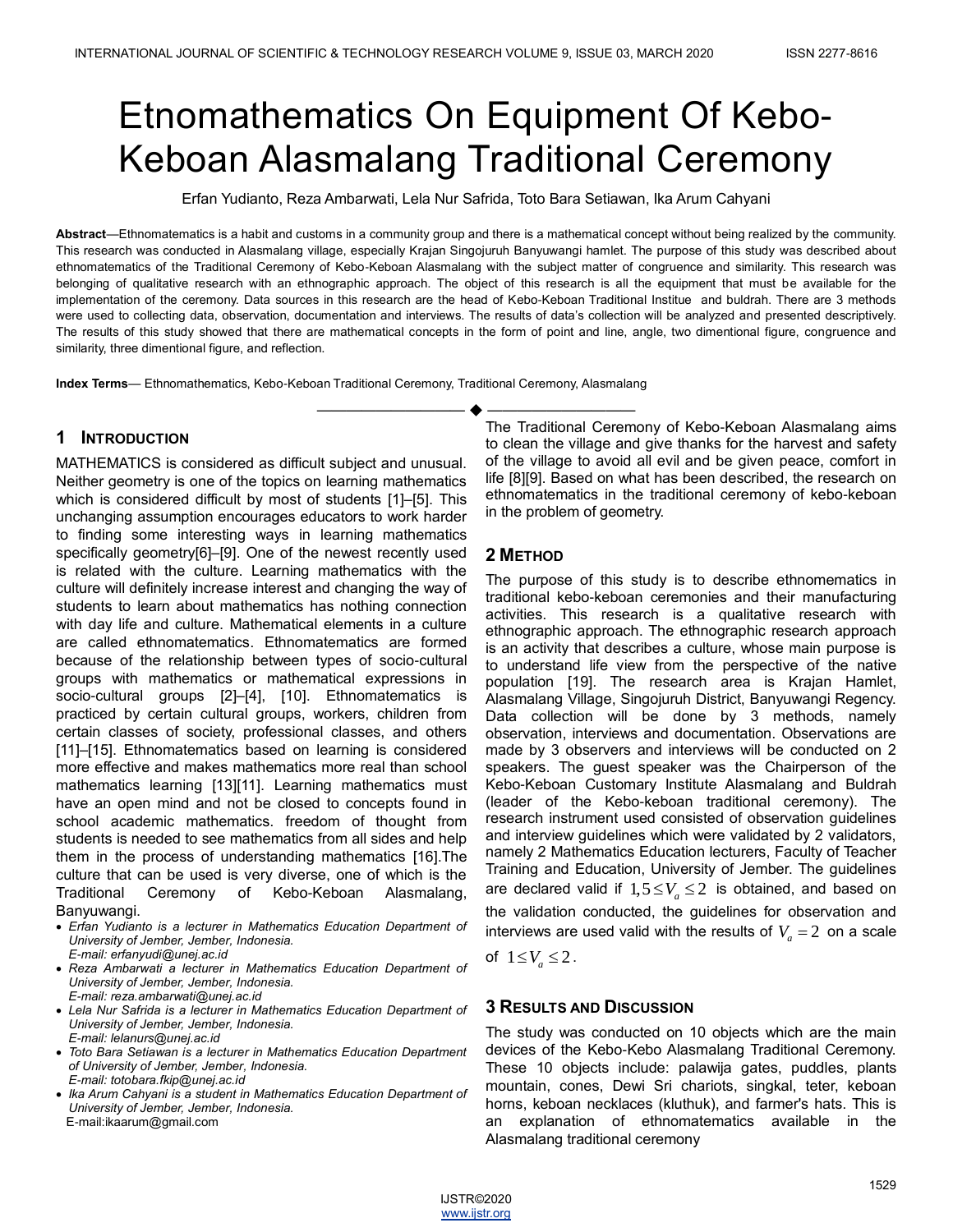#### 1. Palawija Gate



Palawija Gate is built on four corners of the road or intersection in the hamlet of Krajan. 11 palawija gates are made by each RT. Because RT is only 11 and if 11 gates are built in four corners of the hamlet, they will have different amounts, so the committee adds 1 gate to be built. 12 gates were built each of 3 for each direction.



Three examples of palawija arches have ornaments whose shapes are two-dimensional geometric shapes, including trapezoidal, rhombic, square. On the other hand, the Alasmalang village community also emphasized the beauty and neatness in its manufacture so as to produce ornaments that have the same size and shape on each side.

#### 2. Kubangan Puddles

The function of the puddle is as a place to plow the fields which is located in front of the Kebo-keboan cultural home (RBK). Stagnant water is made with the size of rice fields commonly used by the Alasmalang community. A puddle of



water forms a flat wall with a height of about an adult calf.

#### 3. Plants Mouintain

Mountain yields are symbolized by village alms carried out by the Alasmalang Village Community. This will be sent with vegetables harvested by farmers and will be carried around the village. The mountains of agricultural produce form a cone with the center flanked by 2 bamboo poles used to carry the mountains around the village. In this section there are concepts of flattening, circles, and cones. Uniquely, people use poles and form a square in the middle to flank mountains.

The choice of a square shape is believed to be because if the square circle and the middle of the cone will not be shaken when carried around. With this, people have done mathematical thinking in which circles have the same diameter



so that the shape that is best suited for flanking a circle is a square.

#### 4. Cones

The traditional Kebo-keboan ceremony is preceded by safety before H. The next day, the activity will be opened at the junction of the hamlet where the opening is done by presenting cone cones that are equipped with pecel pithik with other side dishes. Stumps are made according to guests who come in cone shape. One cone uses 1-1.5 kg of rice with a capacity  $\sqrt{2}$  capacity  $\sqrt{2}$ 





### 5. Chariots of Dewi Sri

Dewi Sri is a symbol of rice planted so that it is fertile and grows well. Dewi Sri will be taken by train around the village and will end up in front of the RBK to carry out the procession of Ngurit. The train is made to have a rectangular frame with a trapezoid-shaped front. Dewi Sri Chariots uses a roof made of



Alasmlang community. Aside from using a flat structure as a frame, this kencana train also has a concept of conformity in a rectangular-shaped framework with a wooden divider at the edges.

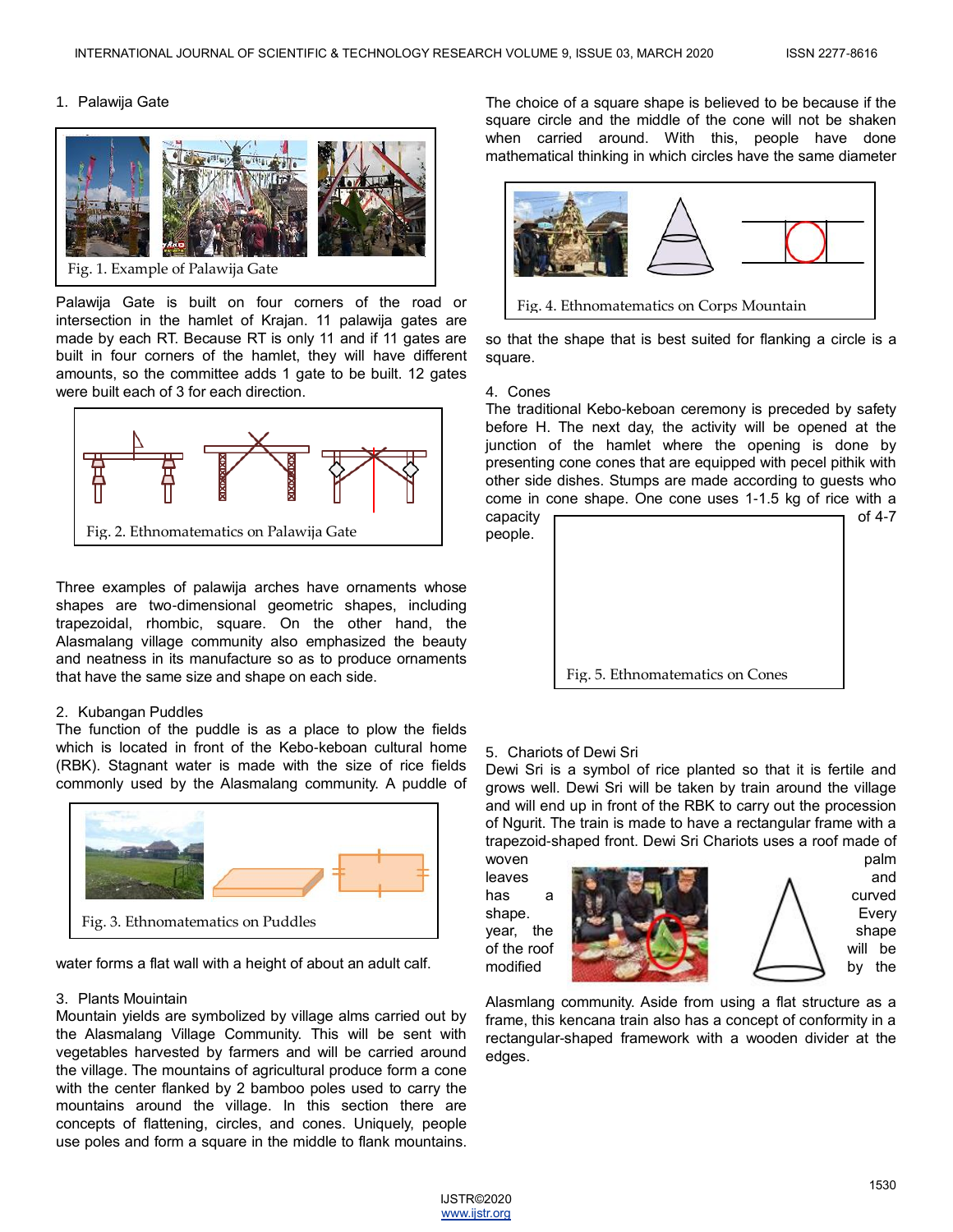



## 6. Singkal

Singkal is a tool used to plow a field and is usually used with a partner who is used to pull singkal in the process of plowing. Singkal has a chart called simpe. Simpe functions as a soil penetrator during the process of plowing and the Alasmalang community makes its shape have a sharp angle. This is because the simpe function itself is used through the ground so sharp objects are needed to penetrate it. In addition, Singkal has a pair whose ornaments use flat shapes such as polygons and trapezoid. This ornament has the same size and shape with each other and on the left and right side has an arrangement such as reflection from each part.



## 7. Teter

Teter becomes an inseparable tool from singkal. Teter is useful for leveling land that has been plowed using singkal. Teter has an elongated hexagon shape which makes it easy to equalize



due to a wider surface so that the time used is also more efficient. In addition, the teter also has a pair whose ornament is a quadrilateral and a curved plane. The addition of this ornament is to show the value of art with a beauty and neatness so that people make it with the same shape and size between the two and arranged like a reflection on the left and right.

## 8. Horn of Keboan

The keboan horn can be said to be the main device in the traditional kebo-keboan ceremony. The keboan horn is used to indicate that it is the keboan that characterizes the agricultural process in the village of Alasmalang. Keboan horns are made by the perpetrators using roots, rattan, and wood which are shaped to resemble horns with the same size between the left and



right. This keboan horn is equipped with ears made from rubber slipper and carpet made by piling up materials and cutting them all at once to produce ears of the same size. 9. Necklace of Keboan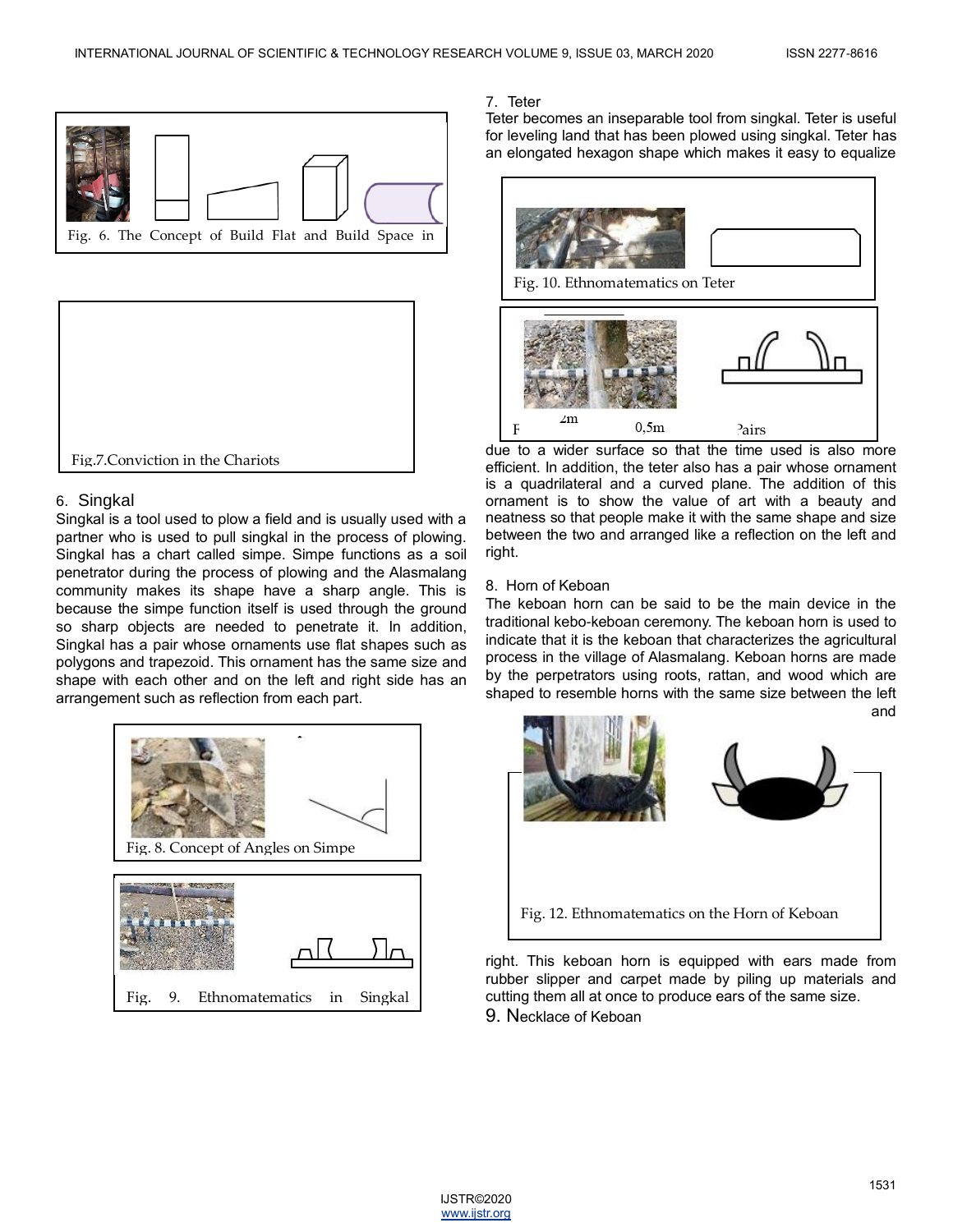Another device that is characteristic of keboan is the keboan



Fig. 13. Ethnomatematics on Keboan Necklaces

necklace. This necklace will sound when shaken by the perpetrators and is considered as a way of communication between buffalo with their children and buffalo with farmers. Keboan necklaces made of jackfruit wood carved to form a cavity like the leaves at the bottom. Then in the middle a hole is made to attach two small logs that function to make the sound of a keboan necklace. In this sculpting process, the community prioritizes the appearance of the left and right of the same shape and size that are sought when directed into mathematics there will be a concept of reflection on the keboan necklace.

#### 10. Farmer's Hat

Farmers as perpetrators who control keboan when doing piracy sawh. Farmers wear conical hats or caping with their respective sizes. Inside the caping are half the balls used for use by farmers.





Ethnomatematics is mathematics that arises and develops in a group of people and is in accordance with the local culture which functions as a center of learning and teaching [20]. According to Orey and Rosa the process of learning mathematics will run well when a teacher can link the learning process with social and cultural interaction through dialogue, language, symbolic meaning in mathematics [20].Based on the results above, in accordance with relevant research related to ethnomatematics, the results of research conducted by [21] said that the shape and engraving of the Mandara Giri Semeru Agung Temple have a mathematical element. Based on another research by [22], it can be found that ethnomatematics can also be found in Islamic nuances of art, namely in the form of tambourines. Other research on ethnomatematics is by [23] which states that the mathematics can be used as an interesting learning material. Not only introducing mathematical concepts but also by introducing culture to students. This research produces mathematical concepts of geometry in the form of points and lines, angles,

flat shapes, concordance and congruence, space constructions, and reflections on 10 devices used in the implementation of the Alasmalang kebo-keboan traditional ceremony.

#### **4 CONCLUSION**

Based on the results of research that has been carried out an analysis and discussion of it, it can be concluded that there is a geometrical concept in the equipment used by the Alasmalang village community in carrying out the traditional kebo-keboan ceremony in Alasmalang village. Ethnomatematics obtained are located in the activity of designing and measuring ceremonial equipment including: palawija gate, wallow, mountains of crops, cone, Dewi Sri chariot, singkal, teter, keboan horn, keboan necklace and farmers hat. The palawija gate, the mountain of produce, Dewi Sri's chariot and the cone are symbolic of gratitude for the harvest that God has given to the people of Alasmalang village. Puddles, singkal, teter, horns and keboan necklaces, as well as farmers' hats are equipment that can never be separated from the lives of farmers in the village of Alasmalang. Based on the form, the making and determination of the place in a series of events also the equipment used has various geometrical concepts including: points and lines, angles, flat shapes, space constructions, congruence and harmony, and geometric transformations.

#### **REFERENCES**

- [1] E. Yudianto and Sunardi, "Antisipasi siswa level analisis dalam menyelesaikan masalah geometri,‖ *AdMathEdu*, vol. 5, no. 2, pp. 203–216, 2015.
- [2] Sunardi, E. Yudianto, Susanto, D. Kurniati, R. D. Cahyo, and Subanji, "Anxiety of students in visualization, analysis, and informal deduction levels to solve geometry problems,‖ *Int. J. Learn. Teach. Educ. Res.*, 2019.
- [3] E. Yudianto, S. Suwarsono, and D. Juniati, "The Anticipation: How to Solve Problem in Integral?," J. Phys. *Conf. Ser.*, vol. 824, no. 1, 2017.
- [4] E. Yudianto, Sunardi, T. Sugiarti, Susanto, Suharto, and D. Trapsilasiwi, "The identification of van Hiele level students on the topic of space analytic geometry," *J. Phys. Conf. Ser.*, vol. 983, no. 1, pp. 1–5, 2018.
- [5] N. R. R. Salingay and D. A. Tan, "Concrete-pictorialabstract approach on students' attitude and performance in mathematics," *Int. J. Sci. Technol. Res.*, vol. 7, no. 5, pp. 90–111, 2018.
- [6] E. Yudianto, D. Trapsilasiwi, Sunardi, Suharto, Susanto, and Yulyaningsih, "The process of student's thinking deduction level to solve the problem of geometry," J. *Phys. Conf. Ser.*, vol. 1321, no. 2, 2019.
- [7] S. Fatimah and Yerizon, "Analysis of difficulty learning calculus subject for mathematical education students," *Int. J. Sci. Technol. Res.*, vol. 8, no. 3, pp. 80–84, 2019.
- [8] . C. Andamon and D. A. Tan, "Conceptual understanding, attitude and performance in mathematics of Grade 7 Students,‖ *Int. J. Sci. Technol. Res.*, vol. 7, no. 8, pp. 96– 105, 2018.